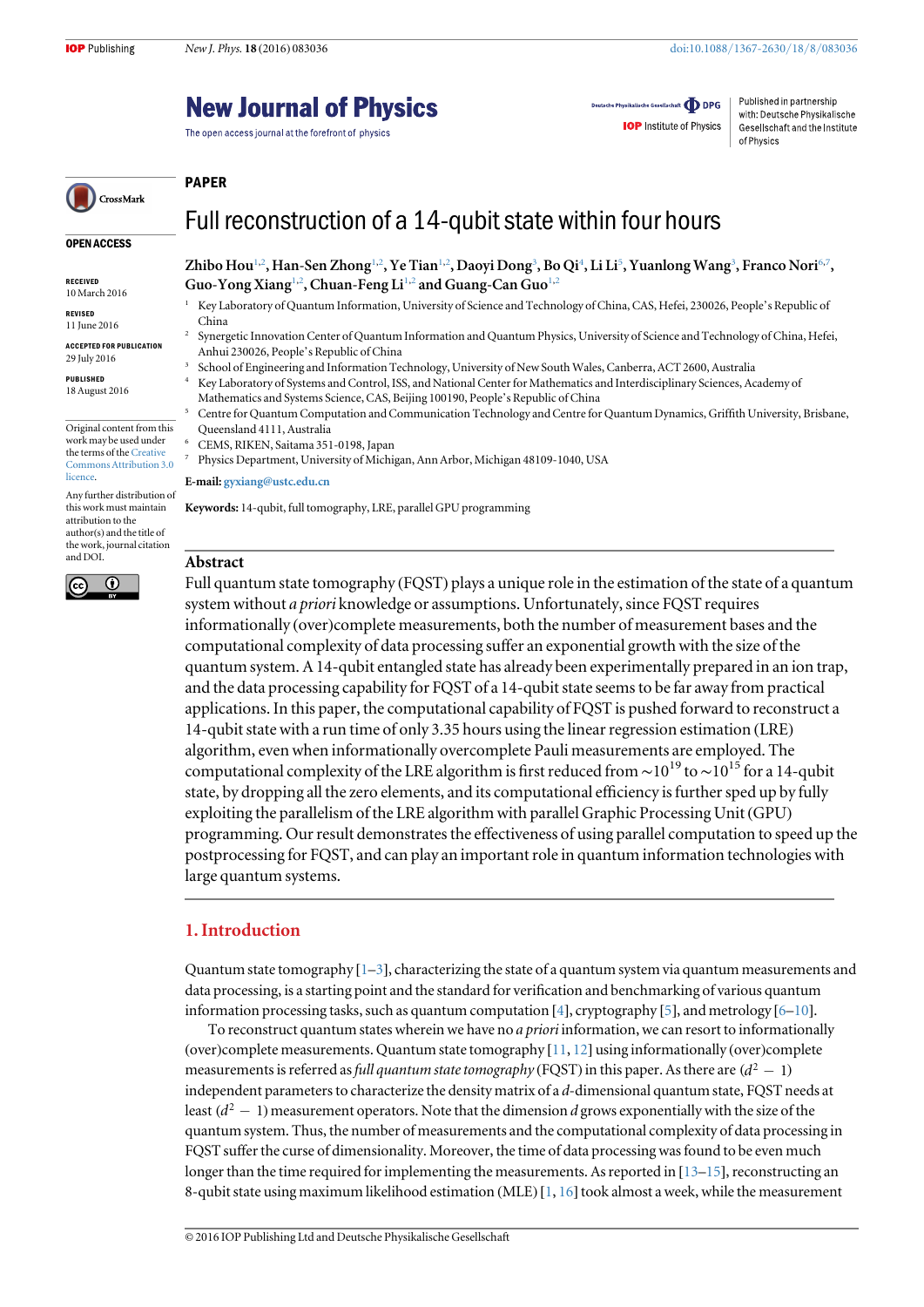<span id="page-1-0"></span>



time was only 10 hours [[13](#page-6-8)]. With the breakthrough and rapid development of experimental techniques, the size of quantum systems with entanglement or coherence prepared in the laboratory has already grown from 2 qubits  $[17, 18]$  $[17, 18]$  $[17, 18]$  $[17, 18]$  $[17, 18]$  to 10 qubits in photonic systems (e.g., 8 qubits in  $[19, 20]$  $[19, 20]$  $[19, 20]$  $[19, 20]$  $[19, 20]$  and 10 qubits in  $[21]$  $[21]$  $[21]$ ), 12 qubits in NMR  $[22]$  $[22]$  $[22]$ and to even 14 qubits  $[23]$  $[23]$  $[23]$  in ion traps, overwhelming the capability of the available full quantum state tomography.

Significant effort has been devoted to improving the performance of quantum state tomography [[24](#page-6-18)–[28](#page-6-19)]. Some methods focused on extracting partial concerned information. For example, entanglement witness [[29,](#page-6-20) [30](#page-6-21)] can detect entanglement with few measurements; direct purity estimation [[31](#page-6-22)] and fidelity estimation [[13,](#page-6-8) [32](#page-6-23)] were utilized to obtain the purity of the prepared state and its fidelity with the ideal state; permutationally invariant tomography  $[33]$  $[33]$  $[33]$  was used to extract information that will not change under permutation. Several approaches were concerned on performing quantum state tomography with a priori knowledge or assumptions. For example, compressed sensing [[34](#page-7-1)–[36](#page-7-2)] can perform quantum state tomography for quantum states with a low rank. If a quantum state is a matrix product state, it is possible to develop efficient tomography algorithms[[37](#page-7-3), [38](#page-7-4)]. However, these methods either extract partial information or have some prior information about the state to be reconstructed.

Several approaches have also been presented to reduce the computational complexity in the reconstruction algorithms in FQST [[14](#page-6-24), [39](#page-7-5)]. For example, the authors in [[14](#page-6-24)] developed an algorithm which can be used to efficiently reconstruct a 9-qubit state in about five minutes. However, when the size of the quantum system increases one qubit, the running time will increase by a factor of more than ten according to figure 1 in [[14](#page-6-24)], resulting in years of computation time for a 14-qubit state. In [[39](#page-7-5)], a linear regression estimation (LRE) algorithm was proposed which has a much lower computational complexity than that of MLE for quantum state tomography [[40](#page-7-6)]. In this paper, we push the data processing capability of FQST to a 14-qubit state using the informationally overcomplete Pauli measurements by optimizing the LRE algorithm in [[39](#page-7-5)] and employing parallel programming with graphics processing unit (GPU).

For experimental ease and high level of estimation accuracy, Pauli measurements are the preferred choice in experiments of FQST, although they are informationally overcomplete. LRE was demonstrated to be much more efficient than MLE in FQST [[39](#page-7-5)]. However, in order to reconstruct a 14-qubit state efficiently, we need to further optimize the LRE method. The efficiency of FQST in this paper refers solely to the reduced computational complexity of data processing. Our first optimization is based on the fact that the representation of Pauli bases in the algorithm has very few nonzero elements under a proper choice of the representation. Furthermore, thanks to the simple LRE algorithm which only involves additions and multiplications of vectors and matrices, it is naturally suitable to be sped up by parallel programming. In parallel programming of matrix computation, GPU works much better than the central processing unit (CPU). Hence, we can use GPU parallel programming to realize the LRE algorithm and enhance the FQST capability. Compared with the result in [[39](#page-7-5)], in this paper we optimize the LRE method with reduced computational complexity and storage requirement, and implement the optimized LRE method using GPU parallel programming. The results show significant enhancement of the FQST capability.

The rest of the paper is organized as follows. Section [2](#page-2-0) provides a brief introduction to the three steps of LRE and analyzes the computational complexity and the storage requirement in the case of informationally complete measurements. In section [3](#page-2-1), computational complexity and storage requirement are discussed based on Pauli measurements. In section [4](#page-3-0), the LRE algorithm in the first two steps is realized using parallel GPU programming. The run time of the algorithm with GPU speeding up is also compared with that using CPU programming. In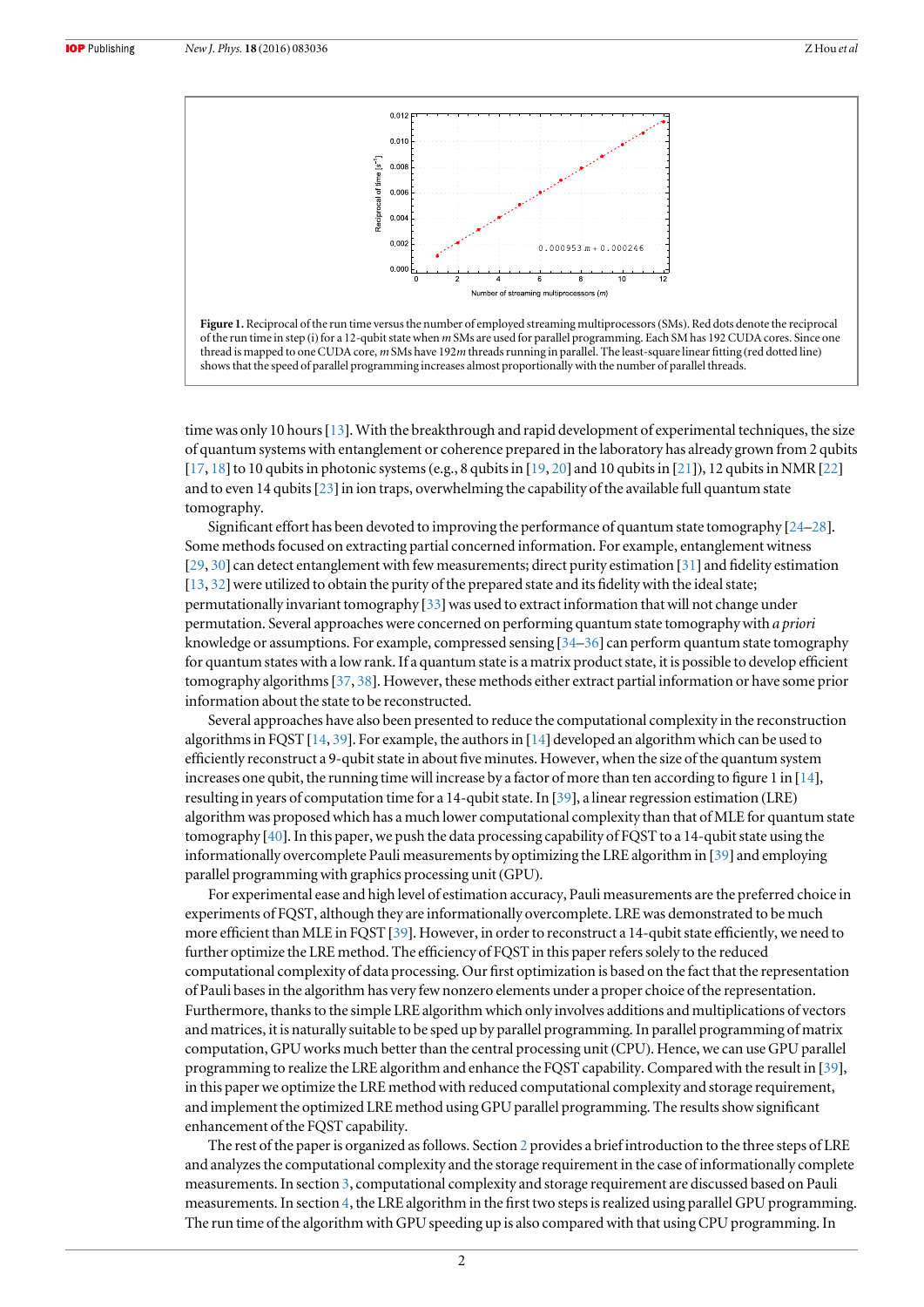section [5](#page-5-0), the estimation error of reconstructing a maximally-mixed state is analyzed in terms of squared Hilbert-Schmidt (HS) distance and infidelity. Section [6](#page-5-1) presents the summary and prospect of this paper.

#### <span id="page-2-0"></span>2. Linear regression estimation algorithm

In linear regression estimation (LRE) for a d-dimensional quantum system, the density matrix and measurement bases take a vector form after we choose a representation basis set  $\{\Omega_i\}_{i=0}^{d^2-1}$  [[39](#page-7-5)]. The operators in this basis set are orthonormal, i.e.,  $Tr(\Omega_i^{\dagger} \Omega_i) = \delta_{ij}$ . For convenience, let  $\Omega_i = \Omega_i^{\dagger}$  and all the bases are traceless except  $\Omega_0 = (1/d)^{\frac{1}{2}} I.$  Elements in the vector form  $\Theta$  of a quantum state  $\rho$  are given by

$$
\theta_i = \operatorname{Tr}(\rho \Omega_i). \tag{1}
$$

<span id="page-2-5"></span>Given a set of  $M$  measurement operators  $\{\ket{\Psi}\bra{\Psi^{(j)}}\}_{j=1}^M$ , elements in the vector form  $\Gamma^{(j)}$  of each  $\ket{\Psi}\bra{\Psi^{(j)}}$  are given by

$$
\gamma_i^{(j)} = \operatorname{Tr}(|\Psi\rangle \langle \Psi|^{(j)} \Omega_i). \tag{2}
$$

The whole LRE algorithm consists of three steps: step (i) Obtain the estimate of  $\Theta$  using measurement data; step (ii) Construct a Hermitian matrix  $\hat{\mu}$  satisfying Tr  $\hat{\mu} = 1$  from the estimate of  $\Theta$ ; and step (iii) Find a physical density matrix  $\hat{\rho}$  close to  $\hat{\mu}$ .

<span id="page-2-2"></span>In step (i), a least-squared estimate  $\hat{\Theta}^{LS}$ , without consideration of the positivity restriction of quantum states, is given by

$$
\hat{\Theta}^{LS} = (X^{\top} X)^{-1} \sum_{j=1}^{M} \hat{p}_j \Gamma^{(j)},
$$
\n(3)

where  $\hat{p}_j$  is the measured frequency of  $|\Psi\rangle\langle\Psi|^{(j)}, X = \left(\Gamma^{(1)},\ \cdots,\ \Gamma^{(M)}\right)^\top$  and  $X^\top X = \sum_{j=1}^M \Gamma^{(j)} \Gamma^{(j)\top}$ . The computational complexity in this step is at least  $O(d<sup>4</sup>)$ , since FQST requires an informationally complete measurement set  $\{|\Psi\rangle\langle\Psi|^{(j)}\}_{j=1}^M$  with  $M=d^2-1$ . For a 14-qubit state,  $d=2^{14}$  and the computational complexity is  $\sim$  10<sup>16</sup>.

<span id="page-2-3"></span>In step (ii), on the basis of the solution  $\hat{\Theta}^{LS}$  to ([3](#page-2-2)) in step (i), we can obtain a Hermitian matrix  $\hat{\mu}$  with  $\text{Tr}\,\hat{\mu}=1\,\text{by}$ 

$$
\hat{\mu} = \sum_{i=0}^{d^2-1} \hat{\theta}_i^{LS} \Omega_i.
$$
\n(4)

The computational complexity in this step is also  $O(d^4)$ .

The state estimate  $\hat{\mu}$  obtained in ([4](#page-2-3)) may have negative eigenvalues and be nonphysical due to the randomness of the finite measurement results. In step (iii), a proper method needs to be adopted to pull  $\hat{\mu}$  back to a physical state. In this step, we use the fast algorithm proposed in [[14](#page-6-24)], where a physical estimate  $\hat{\rho}$  is chosen to be the closest density matrix to  $\hat{\mu}$  under the matrix 2-norm. According to [[14](#page-6-24)], the computational complexity in this step is  $O(d^3)$ .

It is clear that the computational complexity in LRE is dominated by the first two steps, which is  $O(d<sup>4</sup>)$ . For a 14-qubit state, this is ∼10<sup>16</sup>. In terms of storage, *O* ( $d^4$ ) and *O* ( $d^2$ ) bytes are required to store all the measurement bases and measurement results, respectively, for an informationally complete measurement set. For a 14-qubit state, this needs tens of thousands of terabytes, which is beyond the capability for practical applications. In the following, we develop a method to reduce the computational complexity and storage requirement.

#### <span id="page-2-1"></span>3. Computational complexity and storage with Pauli measurements

Pauli measurements are a good choice to extract information in quantum state tomography of *n*-qubit systems  $(d = 2^n)$  because of not only their experimental ease but also the ability to achieve a high level of accuracy. With all the possible combinations of Pauli measurements for  $n$ -qubit systems, the total number of measurement bases is  $M = 6<sup>n</sup>$ . Without optimization, this informationally overcomplete measurement set further increases the computational complexity in step (i) to ~10<sup>19</sup> for a 14-qubit state and also increases the storage requirement from ~10<sup>16</sup> to ~10<sup>19</sup>.

The computational complexity and storage requirement can be greatly reduced because many terms in  $\Gamma^{(j)}$ are zero when  $\{\Omega_i\}_{i=0}^{d^2-1}$  are chosen as the tensor product of  $\{\frac{1}{\sqrt{2}}\sigma_i\}_{i=0}^3$ , with  $\sigma_0=I_{2\times 2}$ , and Pauli matrices

<span id="page-2-4"></span>
$$
\sigma_1 = \begin{pmatrix} 0 & 1 \\ 1 & 0 \end{pmatrix}, \sigma_2 = \begin{pmatrix} 0 & -i \\ i & 0 \end{pmatrix}, \text{and } \sigma_3 = \begin{pmatrix} 1 & 0 \\ 0 & -1 \end{pmatrix}.
$$
 For an *n*-qubit state,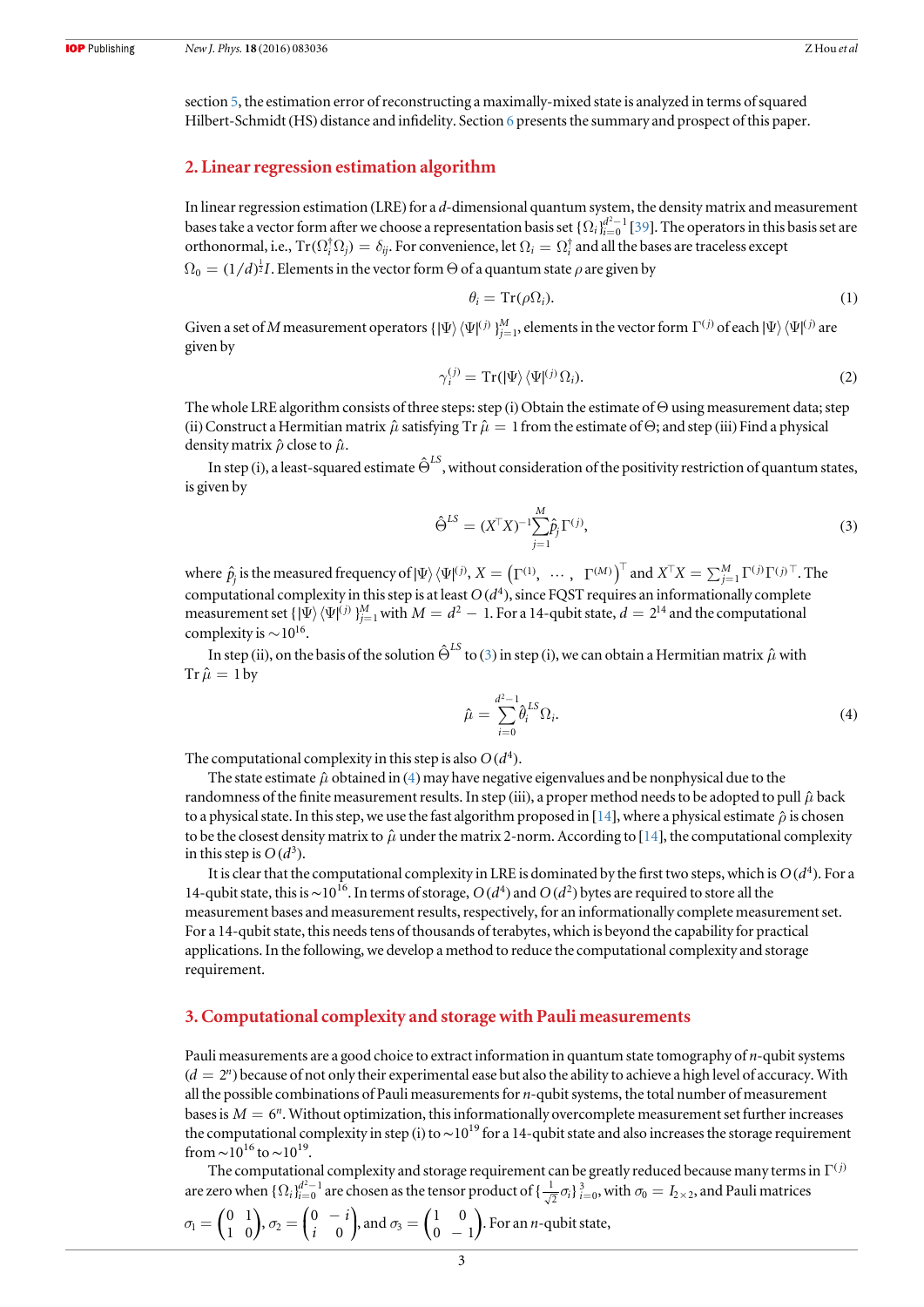$$
\Omega_i = 2^{-n/2} \bigotimes_{k=1}^n \sigma_{i_k} \tag{5}
$$

with  $i_k = 0, 1, 2, 3$ , and  $i = \sum_{k=1}^n i_k \times 4^{n-k}$ .

In the 1-qubit scenario, inserting ([5](#page-2-4)) into ([2](#page-2-5)), one can easily obtain  $\Gamma^{(j)}$  for all the eigenvectors of the three Pauli operators  $\sigma_1$ ,  $\sigma_2$ , and  $\sigma_3$ , which are  $\frac{1}{\sqrt{2}}(1, \pm 1, 0, 0)^T$ ,  $\frac{1}{\sqrt{2}}(1, 0, \pm 1, 0)^T$ , and  $\frac{1}{\sqrt{2}}(1, 0, 0, \pm 1)^T$ . The term  $X^{\top}X$  is calculated to be a diagonal matrix with  $X^{\top}X = \text{diag}\{3, 1, 1, 1\}$ . As for the *n*-qubit scenario, since the measurement bases are the tensor product of those for single qubits,  $\Gamma^{(j)}$  and  $X^{\top}X$  are also the tensor products of their counterparts for relevant 1-qubit cases. Thus, there will be only  $2^n$  nonzero elements in  $\Gamma^{(j)}$ , instead of the original  $4^n$ , and  $X^{\top}X$  are diagonal. Dropping all zero elements will reduce the computational complexity in step (i) from  $O(24^n)$  to  $O(12^n)$ , i.e., from  $\sim 10^{19}$  to  $\sim 10^{15}$ , for a 14-qubit state.

After the optimization in step (i), the computational complexity  $O(16^n)$  in step (ii) is dominant. Recall the definition of  $\Omega_i$  in ([5](#page-2-4)), there are only 2<sup>*n*</sup> nonzero elements. Therefore, after dropping all zero elements, the computational complexity in step (ii) can be reduced to  $O(8^n)$  (i.e., ~10<sup>12</sup>) for a 14-qubit state. Since the computational complexity in step (iii) is only  $O(8^n)$ , the total computational complexity with Pauli measurements is  $O(12^n)$ .

In terms of storage, without dropping the zero elements,  $O(24^n)$  bytes are needed to store all the measurement bases. Even after dropping all the zero elements, the storage requirement is still  $O(12^n)$  for the nonzero elements and their locations. However, the storage requirement of the measurement bases can be further reduced to  $O(6^n)$  after the 6<sup>*n*</sup> bases are divided into 3<sup>*n*</sup> groups. The 2<sup>*n*</sup> operators in each group are all the eigenvectors of one combination of three Pauli operators. The 2*<sup>n</sup>* nonzero elements in each of these 2*<sup>n</sup>* operators in the same group share the same locations. All the nonzero values of operators in one group form a  $2^n \times 2^n$ nonzero matrix, which is the same for all the 3*<sup>n</sup>* groups. Hence, we only need to store 3*<sup>n</sup>* types of locations of nonzero elements (with  $O(6^n)$  storage requirement), and a  $2^n \times 2^n$  nonzero matrix (with  $O(4^n)$  storage requirement). Besides, the storage requirement for the measurement results of all the 6*<sup>n</sup>* bases also requires *O* (6<sup>*n*</sup>). Thus, all the needed storage is only *O* (6<sup>*n*</sup>). Thus, the storage cost in the 14-qubit scenario is ~10<sup>10</sup>, which is only tens of Giga Bytes.

### <span id="page-3-0"></span>4. Parallel GPU programming

Thanks to the direct and simple formula of the LRE algorithm in ([3](#page-2-2)) and ([4](#page-2-3)), only addition and multiplication operations of matrices or vectors are involved, which are naturally suitable for parallel programming. Graphic processing units possess powerful capability for parallel programming. This technique is exploited to speed up the computation in both step (i) and step (ii). The computer hardware includes 500 GB hard drive, 16 GB memory, i7-4770 CPU with 3.5 GHz, 4 cores and 8 threads, and GTX780 GPU with 2304 CUDA cores and 3G standard memory.

As analyzed in section [3](#page-2-1), step (i) has the dominant computational complexity  $O(12^n)$ . GPU parallel programming is employed in this step. According to the locations of nonzero elements, all the measurement bases can be divided into 3*<sup>n</sup>* groups. Each group has 2*<sup>n</sup>* measurement bases. In parallel GPU programming, firstly, one group of measurement bases and their measurement data are put in, wherein the data include a  $2^n \times 2^n$  nonzero matrix,  $2^n$  nonzero locations and  $2^n$  measurement results. To be parallel, each thread is devoted to calculating one element of  $\hat{\Theta}^{LS}$ , whose location is in the 2<sup>n</sup> nonzero locations. Hence, only 2<sup>n</sup> elements of the total  $4^n$  elements in  $\hat{\Theta}^{LS}$  need to be calculated and updated for one group of data. All the threads are synchronized after updating these  $2^n$  elements of  $\hat{\Theta}^{LS}$  to get ready for the computation of the next group of data. Then this process continues until all the 3*<sup>n</sup>* groups of data are computed.

In order to show the relationship between the amount of speed up and the number of parallel threads in GPU programming, the reciprocal of the run time in step (i) for a maximally-mixed 12-qubit state is plotted with respect to m in figure [1](#page-1-0), where m is the number of streaming multiprocessors (SMs). Here, we only consider step (i) for simplicity, because step (i) has the dominant computational complexity. There are 12 SMs in the GTX780 GPU and each SM contains 192 CUDA cores. Since each CUDA core is occupied by a thread, m SMs can execute 192m threads in parallel. Figure [1](#page-1-0) shows that the speed in step (i), which is denoted by the reciprocal of the time cost, increases almost proportionally with the number of parallel threads, represented by the number of SMs. Hence, all the SMs are used in GPU programming to gain the fastest speed in the rest simulations.

Using this approach we now demonstrate the computation time of reconstructing multi-qubit states using our algorithm. The computation time of GPU programming in step (i) costs 2.78 hours for a 14-qubit state as depicted in figure [2](#page-4-0)(a). In comparison, to reconstruct a 11-qubit state, the CPU programming has taken almost half an hour for step (i) and will be difficult to compute larger systems as shown in figure  $2(a)$  $2(a)$ .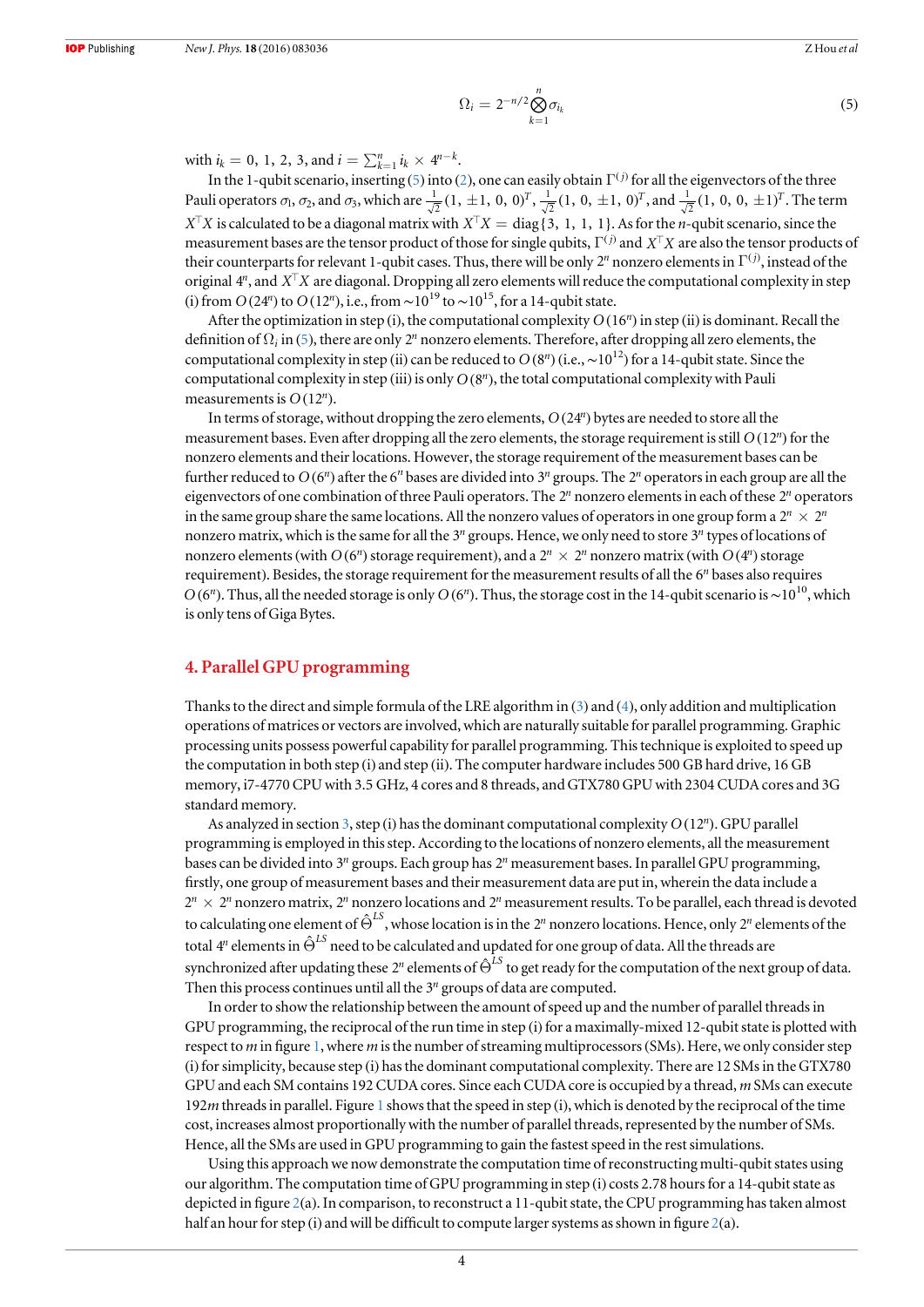<span id="page-4-0"></span>

Figure 2. Computation time with respect to the number of qubits. Subfigures (a) to (d) depict, respectively, the computation time in steps(i)–(iii) and the whole process in the numerical reconstruction of a maximally-mixed state. Blue crosses and red dots represent the computation time for CPU and GPU programming of our optimized algorithm, respectively. When the number of qubits is larger than 8, GPU programming begins to show its advantage over CPU programming. The dashed blue line is an exponential fitting of all the blue crosses. The dotted red line is an exponential fitting of the last four red dots because the time cost of GPU programming for a small sized system is dominated by the overhead of kernel calls.

In step (ii), the time cost of CPU programming for a 14-qubit state approximates to be 10 hours according to the numerical fitting line (blue dashed line) in figure  $2(b)$  $2(b)$ , which is much longer than the run time of step (i) via GPU programming. Hence, GPU programming is also used to speed up the computation in this step. We note that the nonzero elements in  $I_{2\times 2}$  and  $\sigma_z$  have the same locations, and so it is for  $\sigma_x$  and  $\sigma_y$ . Thus all the  $d^4\Omega_i$ , which are constructed in ([5](#page-2-4)) by the above four matrices, can be divided into 2<sup>n</sup> groups according to the same locations of nonzero elements. In parallel GPU programming, one group of  $2^n \Omega_i$  and the corresponding  $2^n$ elements in  $\hat{\Theta}^{LS}$  are put in. Each thread is responsible to calculate one of the corresponding  $2^n$  elements in  $\hat{\mu}$ . All the threads are synchronized after finishing the update of the  $2^n$  elements in  $\hat{\mu}$  to get prepared for the next group of data. Then this step is repeated until all the 2*<sup>n</sup>* groups of data are calculated. With parallel GPU programming, the computation time in step (ii) is reduced to only 0.08 hours, as shown in figure  $2(b)$  $2(b)$ .

In step (iii), we do not need GPU programming since the time cost of CPU programming with Mathematica is only 0.49 hours (see figure  $2(c)$  $2(c)$ ) for a 14-qubit state, which is already about 5 times shorter than the computation time in step (i) using GPU programming. The total computation time of the whole process in reconstructing a 14-qubit state turns out to be only 3.35 hours, as shown in figure [2](#page-4-0)(d). From figure 2(d), we know that our optimized LRE algorithm based on CPU programming (blue) is already more than 100 times faster than the efficient algorithm in [[14](#page-6-24)] for reconstructing a 9-qubit state. However, according to the numerical fitting line in figure [2](#page-4-0)(d), reconstructing a 14-qubit state will take more than a month using our optimized algorithm with CPU programming. This is also a reason why we resort to GPU programming for further speeding up through considering the parallelism of our algorithm. In our numerical simulations, all states are chosen as the maximally-mixed states in *n*-qubit systems only for the ease of obtaining the simulated measurement frequency. Our method is applicable to other states because the computational complexity and run time are state independent.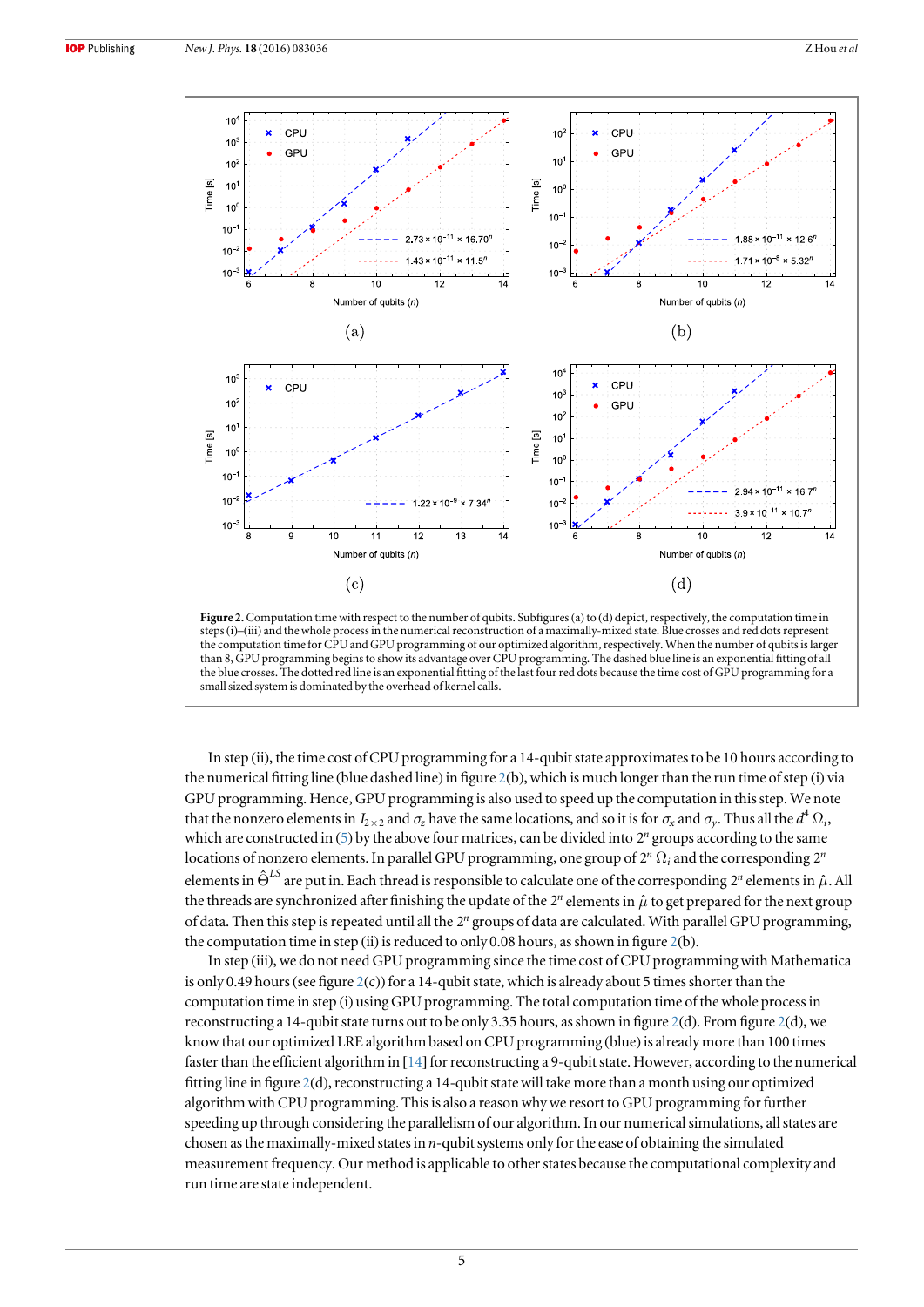<span id="page-5-2"></span>

**Figure 3.** Estimation error of a maximally-mixed 14-qubit state with respect to different N<sub>0</sub>. The total number of copies is  $N = 6^{14}N_0$ . The numerical results of squared HS distance between  $\hat{\mu}$  and  $\rho$  (blue crosses) agree well with the asymptotic mean squared HS distances (dashed blue line). The squared HS distance between  $ρ$  and  $ρ$  (red dots) is smaller than that between  $μ$  and  $ρ$ , which is due to the positivity property [[36,](#page-7-2) [39](#page-7-5)]. When the measured number of copies goes large,  $\hat{\mu}$  is readily a physical state and will not change in step (iii). When N<sub>0</sub> gets larger than  $2^{10}$ , numerical results of infidelity between  $\hat{\rho}$  and  $\rho$  (green diamonds) match the dashed green line, which represents the infidelity between  $\hat{\rho}$  and  $\rho$  in the large-number limit.

### <span id="page-5-0"></span>5. Estimation error

In this section, the error between the estimate and the real state is discussed in terms of the squared Hilbert-Schmidt (HS) distance and infidelity. The mean squared HS distance between the estimate state  $\hat{\mu}$  in step (ii) and the true state  $\rho$  is  $\text{ETr} (\hat{\mu} - \rho)^2 = \text{E} (\hat{\Theta}^{LS} - \Theta)^\mathsf{T} (\hat{\Theta}^{LS} - \Theta)$ , asymptotically given by

$$
ETr(\hat{\mu} - \rho)^2 = \frac{M}{Nd} Tr[(X^{\top}X)^{-1}X^{\top}PX(X^{\top}X)^{-1}],
$$
\n(6)

where N is the total number of copies for all the M operators and  $P = diag(p_1 - p_1^2, \dots, p_M - p_M^2)$ , with  $p_i = \text{Tr}(\rho|\Psi\rangle\langle\Psi|^{(j)})$ . Here we have one more factor of  $1/d$  than equation (9) in [[39](#page-7-5)] since every d measurement bases form a complete set of POVM and can be measured simultaneously. As these d measurement bases are measured simultaneously, the corresponding off-diagonal elements in P are of  $O(p, p)$  rather than zero. But these off-diagonal elements are much smaller than the diagonal elements when the size of the quantum system is large. Therefore, P is still approximated to only have diagonal elements in the case of simultaneous measurements.

This mean squared HS distance obviously depends on the unknown state. Here we calculate the mean squared HS distance when  $\rho$  is chosen as the maximally-mixed state, i.e.,  $\rho = \frac{I_{d \times d}}{d}$ . One reason for this state choice is that an elegant theoretical result can be derived due to the simple form of a maximally-mixed state; the other reason is that the maximally-mixed state often gives the larger mean squared HS distance than the other states. In this case, we have  $P = \frac{I_{d \times d}}{d}$  in the first order of approximation. When Pauli measurements are performed on copies of a *n*-qubit maximally-mixed state, the mean squared HS distance (blue line in figure [3](#page-5-2)) is equal to  $\frac{1}{N_0}(\frac{5}{6})^n$  $\frac{1}{6}(\frac{5}{6})^n$  with  $N_0=\frac{N}{M}$ . This theoretical result agrees well with the numerical results of Tr( $\hat\mu-\rho$ )<sup>2</sup> (blue crosses in figure [3](#page-5-2)). Thanks to the positivity condition, compared with  $Tr(\hat{\mu} - \rho)^2$ , the squared HS distance of a physical estimate  $\hat{\rho}$  for the real state (denoted as red dots in figure [3](#page-5-2)) is further reduced for  $N_0 \leq 2^{10}$  although it remains the same when  $N_0 > 2^{10}$  for a 14-qubit maximally-mixed state.

Another well-motivated figure of merit is infidelity, defined as  $1-F(\hat{\rho}, \rho) = 1 - \text{Tr}^2(\sqrt{\sqrt{\rho}\hat{\rho}\sqrt{\rho}})$ . When  $\rho$  is chosen as the maximally-mixed state, infidelity is directly related to the squared HS distance by  $1 - F(\hat{\rho}, \rho) = \frac{d}{4} \text{Tr}(\hat{\rho} - \rho)^2 + d^2 O(\text{Tr}(\hat{\rho} - \rho)^3)$ . In the large-number limit of  $N_0$ ,  $\hat{\mu}$  has non-negative eigenvalues and we have  $\hat{\mu} = \hat{\rho}$ . Thus, the average infidelity is well approximated by  $\frac{1}{4N_0}(\frac{5}{3})^n$ 4  $\frac{1}{\sqrt{5}}$  $(\frac{5}{3})^n$  (green line) in this limit. However, when  $N_0$  is small,  $\hat{\mu}$  will have negative eigenvalues and needs to be pulled back to a physical state  $\hat{\rho}$ . Hence, as shown in figure [3,](#page-5-2) the real infidelity (green diamonds) is much smaller than the prediction (green line) for  $N < 2^{10}$  in the 14-qubit scenario.

### <span id="page-5-1"></span>6. Summary and prospect

In this paper, we have fully reconstructed a 14-qubit state with a modest computation time of 3.35 hours using informationally overcomplete Pauli measurements. By a smart choice of the representation basis set in the algorithm, only very few nonzero elements exist and need to be stored and calculated, which reduce the computational complexity by a factor of 2*<sup>n</sup>*. Furthermore, parallel GPU programming is used to fully exploit the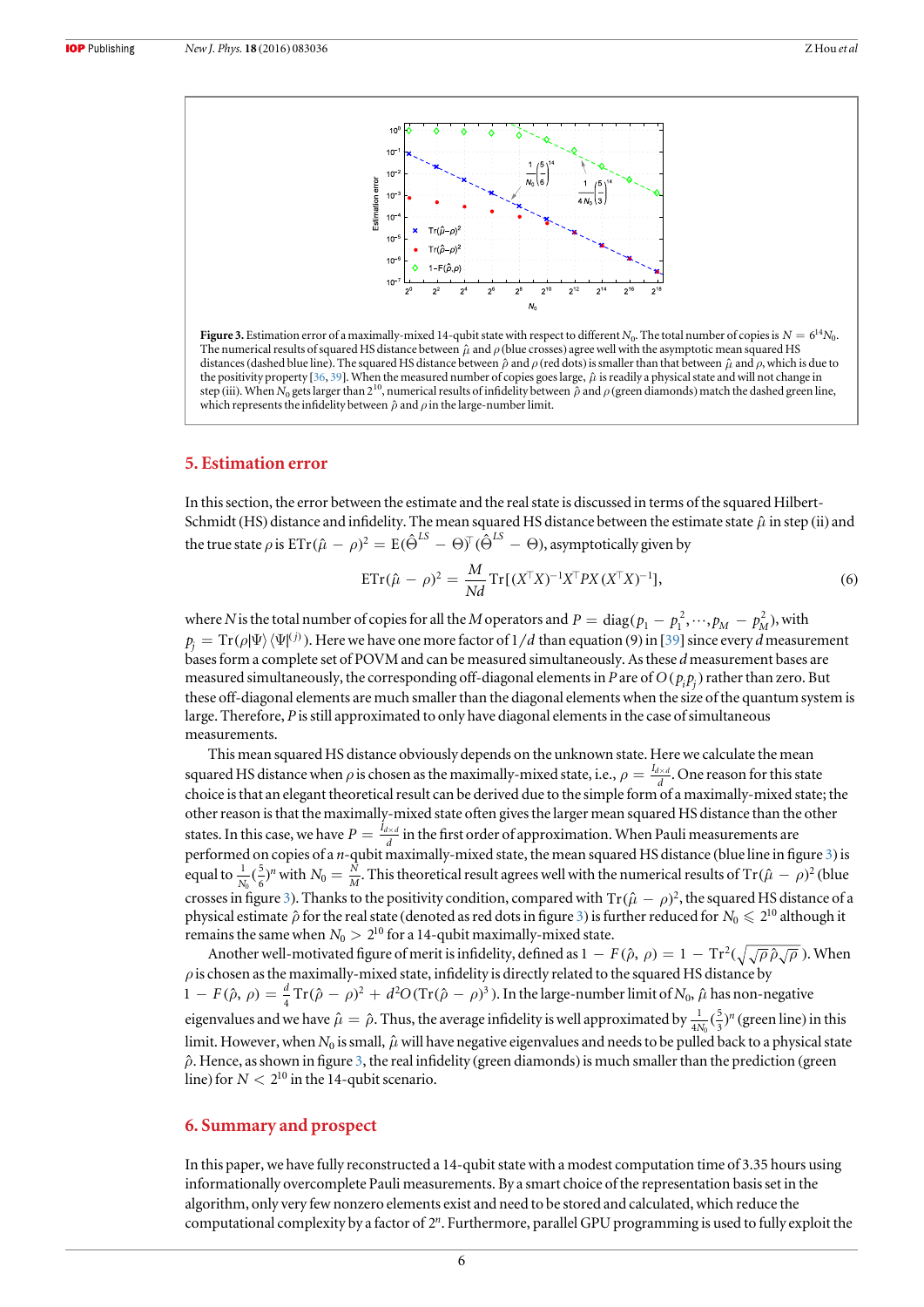parallelism in the simple LRE algorithm. It is worth pointing out that our method can push the capability of FQST forward to even larger quantum systems. This is because the measurement bases in our analysis and simulations are chosen as Pauli measurements, which are overcomplete. If we reduce the number of measurement bases from 6<sup>*n*</sup> to 4<sup>*n*</sup>, the computational complexity can be reduced to  $O(8^n)$  from  $O(12^n)$ , which can further enhance the capability of FQST via our optimized LRE.

### Acknowledgments

ZH, HZ and YT thank Bin Zhou for his lectures in GPU programming. GTX780 used for this research was donated by the NVIDIA Corporation. The authors would like to thank Adam Miranowicz for helpful suggestions that have improved this paper. The work was supported by the National Natural Science Foundation of China under Grants(Nos. 61222504, 11574291, 61374092 and 61227902) and the Australian Research Council's Discovery Projects funding scheme under Project DP130101658. FN is partially supported by the RIKEN iTHES Project, the IMPACT program of JST, and a Grant-in-Aid for Scientific Research (A).

#### References

- <span id="page-6-0"></span>[1] Paris M G A and Řeháček J 2004 Quantum State Estimation (Lecture Notes in Physics vol 649) (Berlin: Springer)
- [2] Hayashi M 2005 Asymptotic Theory of Quantum Statistical Inference(Singapore: World Scientific)
- <span id="page-6-1"></span>[3] Lvovsky A I and Raymer M G 2009 Continuous-variable optical quantum-state tomography Rev. Mod. Phys. 81 [299](http://dx.doi.org/10.1103/RevModPhys.81.299)
- <span id="page-6-2"></span>[4] Nielsen M A and Chuang I L 2000 Quantum Computation and Quantum Information (Cambridge: Cambridge University Press)
- <span id="page-6-3"></span>[5] Gisin N, Ribordy G, Tittel W and Zbinden H 2002 Quantum cryptography Rev. Mod. Phys. 74 [145](http://dx.doi.org/10.1103/RevModPhys.74.145)
- <span id="page-6-4"></span>[6] Giovannetti V, Lloyd S and Maccone L 2004 Quantum-enhanced measurements: beating the standard quantum limit Science 306 [1330](http://dx.doi.org/10.1126/science.1104149)
- [7] Giovannetti V, Lloyd S and Maccone L 2006 Quantum metrology Phys. Rev. Lett. 96 [010401](http://dx.doi.org/10.1103/PhysRevLett.96.010401)
- [8] Giovannetti V, Lloyd S and Maccone L 2011 Advances in quantum metrology Nat. Photon. 5 [222](http://dx.doi.org/10.1038/nphoton.2011.35)
- [9] Xiang G Y, Higgins B L, Berry D W, Wiseman H M and Pryde G J 2011 Entanglement-enhanced measurement of a completely unknown optical phase Nat. Photonics 5 [43](http://dx.doi.org/10.1038/nphoton.2010.268)
- <span id="page-6-5"></span>[10] Crowley P J D, Datta A, Barbieri M and Walmsley I A 2014 Tradeoff in simultaneous quantum-limited phase and loss estimation in interferometry Phys. Rev. A 89 [023845](http://dx.doi.org/10.1103/PhysRevA.89.023845)
- <span id="page-6-6"></span>[11] Liu Y X, Wei L F and Nori F 2004 Quantum tomography for solid-state qubits Europhys. Lett. 67 [874](http://dx.doi.org/10.1209/epl/i2004-10154-1)
- <span id="page-6-7"></span>[12] Liu Y X, Wei L F and Nori F 2005 Tomographic measurements on superconducting qubit states Phys. Rev. B 72 [014547](http://dx.doi.org/10.1103/PhysRevB.72.014547)
- <span id="page-6-8"></span>[13] da Silva M P, Landon-Cardinal O and Poulin D 2011 Practical characterization of quantum devices without tomography Phys. Rev. Lett. 107 [210404](http://dx.doi.org/10.1103/PhysRevLett.107.210404)
- <span id="page-6-24"></span>[14] Smolin J A, Gambetta J M and Smith G 2012 Efficient method for computing the maximum-likelihood quantum state from measurements with additive gaussian noise Phys. Rev. Lett. 108 [070502](http://dx.doi.org/10.1103/PhysRevLett.108.070502)
- <span id="page-6-9"></span>[15] Häffner H et al 2005 Scalable multiparticle entanglement of trapped ions Nature [438](http://dx.doi.org/10.1038/nature04279) 643
- <span id="page-6-10"></span>[16] James D F V, Kwiat P G, Munro W J and White A G 2001 Measurement of qubits Phys. Rev. A 64 [052312](http://dx.doi.org/10.1103/PhysRevA.64.052312)
- <span id="page-6-11"></span>[17] Kwiat P G, Mattle K, Weinfurter H, Zeilinger A, Sergienko A V and Shih Y 1995 New high-intensity source of polarization-entangled photon pairs Phys. Rev. Lett. 75 [4337](http://dx.doi.org/10.1103/PhysRevLett.75.4337)
- <span id="page-6-12"></span>[18] Kwiat P G, Waks E, White A G, Appelbaum I and Eberhard P H 1999 Ultrabright source of polarization-entangled photons Phys. Rev. A 60 [R773](http://dx.doi.org/10.1103/PhysRevA.60.R773)
- <span id="page-6-13"></span>[19] Huang Y F, Liu B H, Peng L, Li Y H, Li L, Li C F and Guo G C 2011 Experimental generation of an eight-photon greenberger-hornezeilinger state Nat. Commun. 2 [546](http://dx.doi.org/10.1038/ncomms1556)
- <span id="page-6-14"></span>[20] Yao X C, Wang T X, Xu P, Lu H, Pan G S, Bao X H, Peng C Z, Lu C Y, Chen Y A and Pan J W 2012 Observation of eight-photon entanglement Nat. Photon. 6 [225](http://dx.doi.org/10.1038/nphoton.2011.354)
- <span id="page-6-15"></span>[21] Gao W B, Lu C Y, Yao X C, Xu P, Gühne O, Goebel A, Chen Y A, Peng C Z, Chen Z B and Pan J W 2010 Experimental demonstration of a hyper-entangled ten-qubit schrödinger cat state Nat. Phys. 6 [331](http://dx.doi.org/10.1038/nphys1603)
- <span id="page-6-16"></span>[22] Negrevergne C, Mahesh T S, Ryan C A, Ditty M, Cyr-Racine F, Power W, Boulant N, Havel T, Cory D G and Laflamme R 2006 Benchmarking quantum control methods on a 12-qubit system Phys. Rev. Lett. 96 [170501](http://dx.doi.org/10.1103/PhysRevLett.96.170501)
- <span id="page-6-17"></span>[23] Monz T, Schindler P, Barreiro J T, Chwalla M, Nigg D, Coish W A, Harlander M, Hänsel W, Hennrich M and Blatt R 2011 14-qubit entanglement: Creation and coherence Phys. Rev. Lett. 106 [130506](http://dx.doi.org/10.1103/PhysRevLett.106.130506)
- <span id="page-6-18"></span>[24] Wang X B, Yu Z W, Hu J Z, Miranowicz A and Nori F 2013 Efficient tomography of quantum-optical gaussian processes probed with a few coherent states Phys. Rev. A 88 [022101](http://dx.doi.org/10.1103/PhysRevA.88.022101)
- [25] Miranowicz A, Bartkiewicz K, Perina-Jr J, Koashi M, Imoto N and Nori F 2014 Optimal two-qubit tomography based on local and global measurements: Maximal robustness against errors as described by condition numbers Phys. Rev. A 90 [062123](http://dx.doi.org/10.1103/PhysRevA.90.062123)
- [26] Miranowicz A, Özdemir S K, Bajer J, Yusa G, Imoto N, Hirayama Y and Nori F 2015 Quantum state tomography of large nuclear spins in a semiconductor quantum well: Optimal robustness against errors as quantified by condition numbers Phys. Rev. B 92 [075312](http://dx.doi.org/10.1103/PhysRevB.92.075312)
- [27] Bartkiewicz K, C̆ ernoch A, Lemr K and Miranowicz A 2016 Priority choice experimental two-qubit tomography: measuring one by on all elements of density matrices Sci. Rep. 6 [19610](http://dx.doi.org/10.1038/srep19610)
- <span id="page-6-19"></span>[28] Hou Z, Zhu H, Xiang GY, Li CF and Guo GC 2016 Achieving quantum precision limit in adaptive qubit state tomography npj Quantum Information 2 [16001](http://dx.doi.org/10.1038/npjqi.2016.1)
- <span id="page-6-20"></span>[29] Barbieri M, De Martini F, Di Nepi G, Mataloni P, D'Ariano G M and Macchiavello C 2003 Detection of entanglement with polarized photons: Experimental realization of an entanglement witness Phys. Rev. Lett. 91 [227901](http://dx.doi.org/10.1103/PhysRevLett.91.227901)
- <span id="page-6-21"></span>[30] Bourennane M, Eibl M, Kurtsiefer C, Gaertner S, Weinfurter H, Gühne O, Hyllus P, Bruß D, Lewenstein M and Sanpera A 2004 Experimental detection of multipartite entanglement using witness operators Phys. Rev. Lett. 92 [087902](http://dx.doi.org/10.1103/PhysRevLett.92.087902)
- <span id="page-6-22"></span>[31] Bagan E, Ballester M A, Muñoz Tapia R and Romero-Isart O 2005 Purity estimation with separable measurements Phys. Rev. Lett. [95](http://dx.doi.org/10.1103/PhysRevLett.95.110504) [110504](http://dx.doi.org/10.1103/PhysRevLett.95.110504)
- <span id="page-6-23"></span>[32] Flammia ST and Liu Y K 2011 Direct fidelity estimation from few Pauli measurements Phys. Rev. Lett. 106 [230501](http://dx.doi.org/10.1103/PhysRevLett.106.230501)